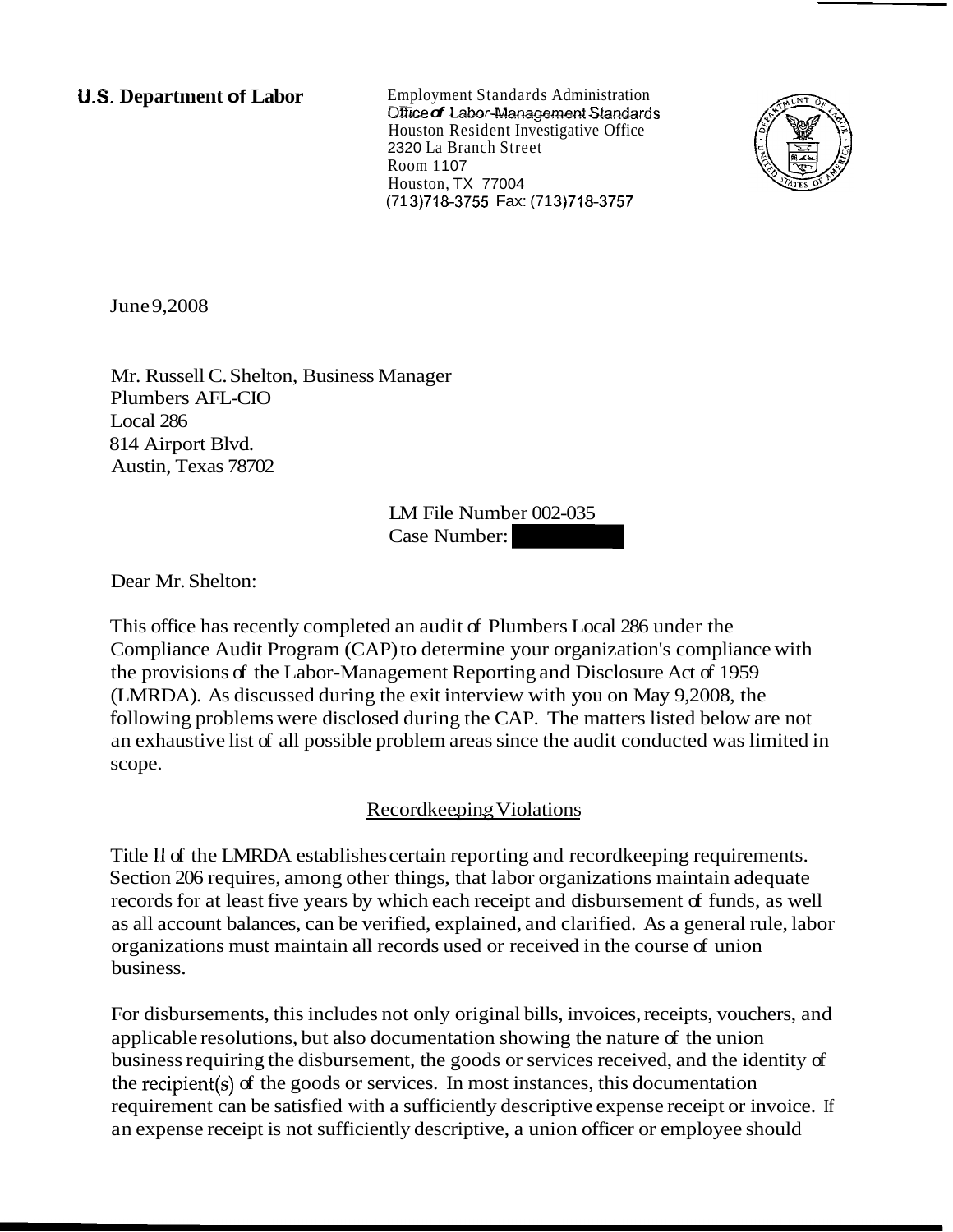**Mr. Russell C. Shelton** June 9,2008 Page 2 of  $5$ 

write a note on it providing the additional information. For money it receives, the labor organization must keep at least one record showing the date, amount, purpose, and source of that money. The labor organization must also retain bank records for all accounts.

The audit of Local 286's 2007 records revealed the following record keeping violations:

#### 1. Meal Expenses

Local 286 did not require officers and employees to submit sufficiently itemized receipts for meal expenses totaling at least \$500. The union must maintain itemized receipts provided by restaurants to officers and employees. These itemized receipts are necessary to determine if such disbursements are for union business purposes and to sufficiently fulfill the recordkeeping requirement of LMRDA Section 206.

Local 286 records of meal expenses did not include written explanations of union business conducted or the names and titles of the persons incurring the restaurant charges. For example, the meal receipts provided by you and Business Agent Antonio E. Galvan did not list anything on the receipt itself. The credit card statements were annotated as "Lunch with Contractor" or "Lunch with Member", but there was no reference to the specific contractor or member or the union business. Union records of meal expenses must include written explanations of the union business conducted and the full names and titles of all persons who incurred the restaurant charges. Also, the records retained must identify the names of the restaurants where the officers or employees incurred meal expenses.

# 2. Union Owned/Leased Vehicles

The union did not maintain records necessary to verify the accuracy of the information reported in Schedules 11 (All Officers and Disbursements to Officers) and 12 (Disbursements to Employees) of the LM-2.

Local 286 incurred expenses totaling at least \$500 for automobiles during 2007. However, Local 286 did not maintain records documenting business versus personal use of the union vehicles.

The LM-2 instructions include specific rules for the reporting of automobile expenses. The union must report operating and maintenance costs for each of its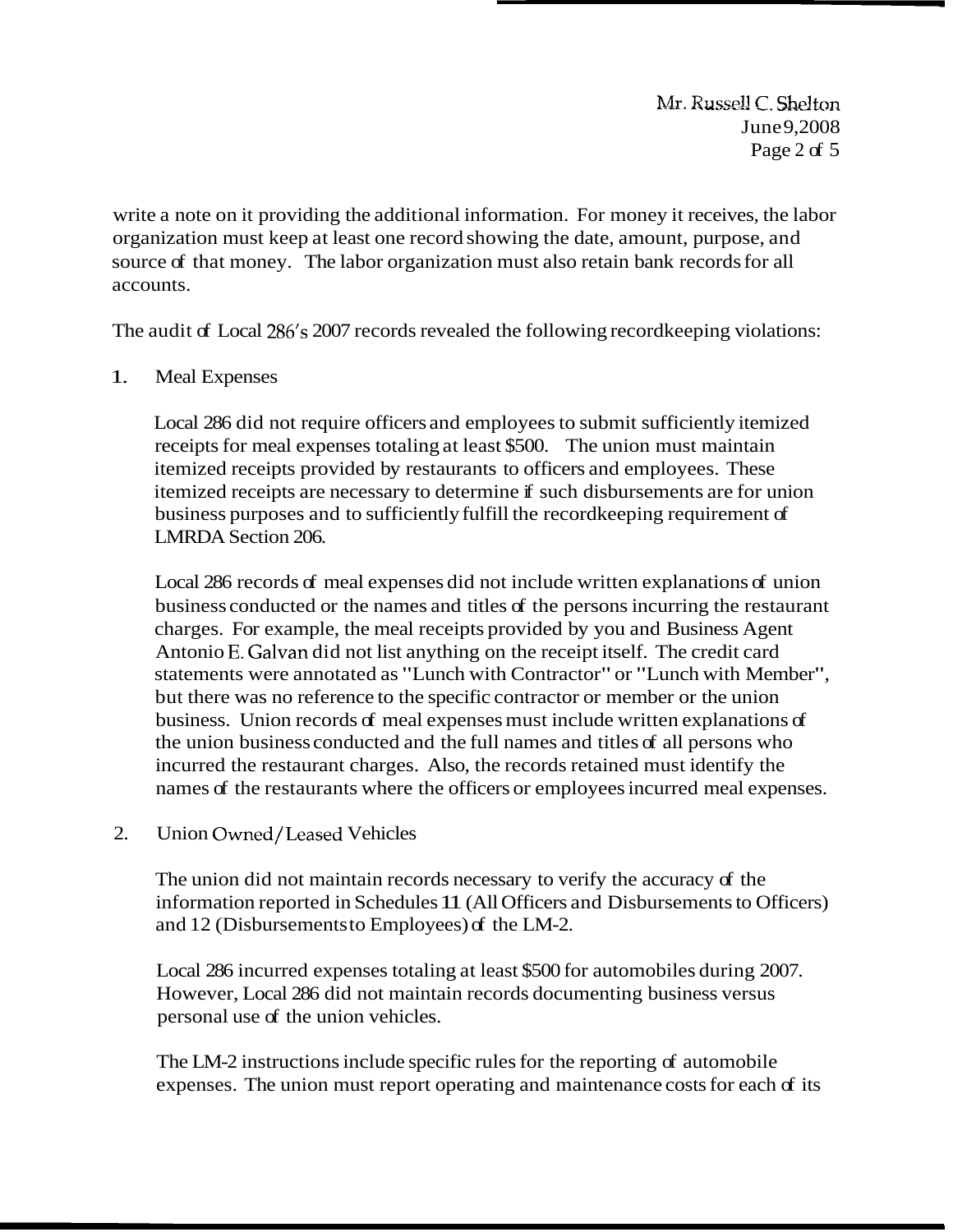$Mr.$  Russell  $C.$  Shelton June 9,2008 Page  $3<sub>of</sub> 5$ 

owned or leased vehicles in Schedules 11 and 12 of the LM-2, allocated to the officer or employee to whom each vehicle is assigned.

For each trip they take using a union owned or leased vehicle, officers and employees must maintain mileage logs that show the date, number of miles driven, whether the trip was business or personal, and, if business, the purpose of the trip.

3. Disposition of Property

Local 286 did not maintain an inventory of hats, jackets, and other property it purchased, sold, or gave away. The union must report the value of any union property on hand at the beginning and end of each year in Item 28 of the LM-2. The union must retain an inventory or similar record of property on hand to verify, clarify, and explain the information that must be reported in Item 28.

4. Lack of Salary Authorization

Local 286 did not maintain records to verify that the salaries reported in Schedules 11 (All Officers and Disbursements to Officers) and 12 (Disbursements to Employees) of the LM-2 was the authorized amount and therefore was correctly reported. The union must keep a record, such as meeting minutes, to show the current salary authorized by the entity or individual in the union with the authority to establish salaries.

Based on your assurance that Local 286 will retain adequate documentation in the future, OLMS will take no further enforcement action at this time regarding the above violations.

# Reporting Violations

The audit disclosed a violation of LMRDA Section 201(b), which requires labor organizations to file annual financial reports accurately disclosing their financial condition and operations. The Labor Organization Annual Report Form LM-2 filed by Local 286 for fiscal year ending May 31,2007, was deficient in the following areas:

1. Disbursements to Officers and Employees (LM-2)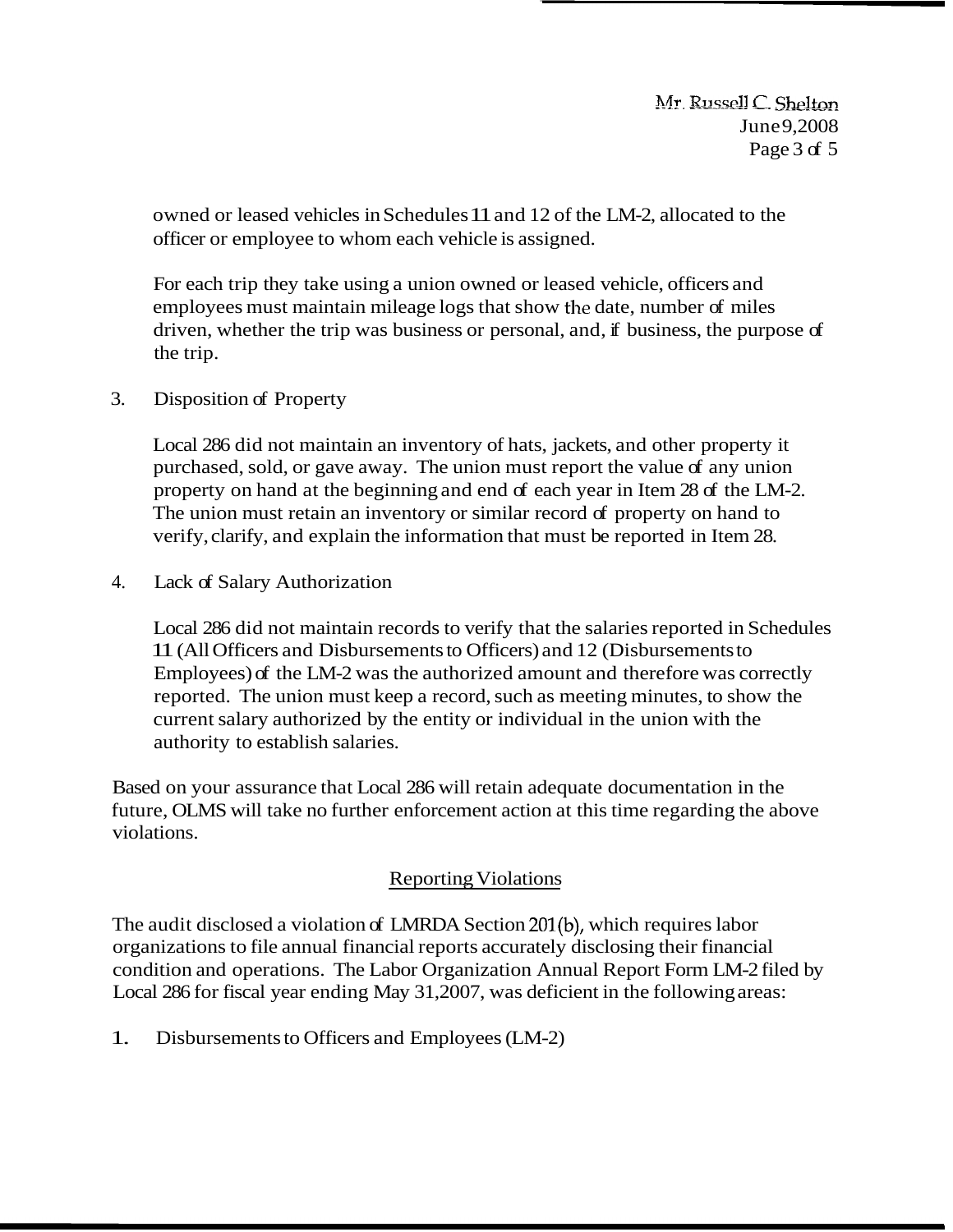Local 286 did not include some reimbursements to officers and employees / payments to officers and employees totaling at least \$900 in Schedule 11 (All Officers and Disbursements to Officers) and Schedule 12 (Disbursements to Employees). It appears that the local erroneously reported these payments in Schedule 18 - General Overhead.

The union must report in Column F of Schedules 11 and 12 (Disbursements for Official Business) direct disbursements to officers and employees for reimbursement of expenses they incurred while conducting union business. In addition, the union must report in Column F of Schedules 11 and 12 indirect disbursements made to another party (such as a credit card company) for business expenses union personnel incur. However, the union must report in Schedules 15 through 19 indirect disbursements for business expenses union personnel incur for transportation by public carrier (such as an airline) and for temporary lodging expenses while traveling on union business. The union must report in Column G (Other Disbursements) of Schedules 11 and 12 any direct or indirect disbursements to union personnel for expenses not necessary for conducting union business.

#### 2. Automobile Expenses (LM-2)

Local 286 did not include in the amounts reported in Schedule 11 (All Officers and Disbursements to Officers) and Schedule 12 (Disbursements to Employees) disbursements for the operation and maintenance of union automobiles totaling at least \$500.

The LM-2 instructions provide two methods for reporting automobile-related expenses. The union must report in Schedules 11 and 12 direct and indirect disbursements for the operation and maintenance of union owned and leased vehicles and the operation and maintenance of vehicles owned by union personnel (including gasoline, repairs, and insurance). The union may divide the expenses and report them in Columns F and G based on miles driven for union business (supported by mileage logs) compared with miles driven for personal use.

Alternatively, rather than allocating the expenses between Columns F and G, if 50 percent or more of an officer's or an employee's use of a vehicle was for official business, the union may report all of the expenses relative to the vehicle assigned to the officer or employee in Column F of Schedule 11 or 12 with an explanation in Item 69 (Additional Information) that the officer or employee used the vehicle part of the time for personal business. Similarly, if a vehicle assigned to an officer or